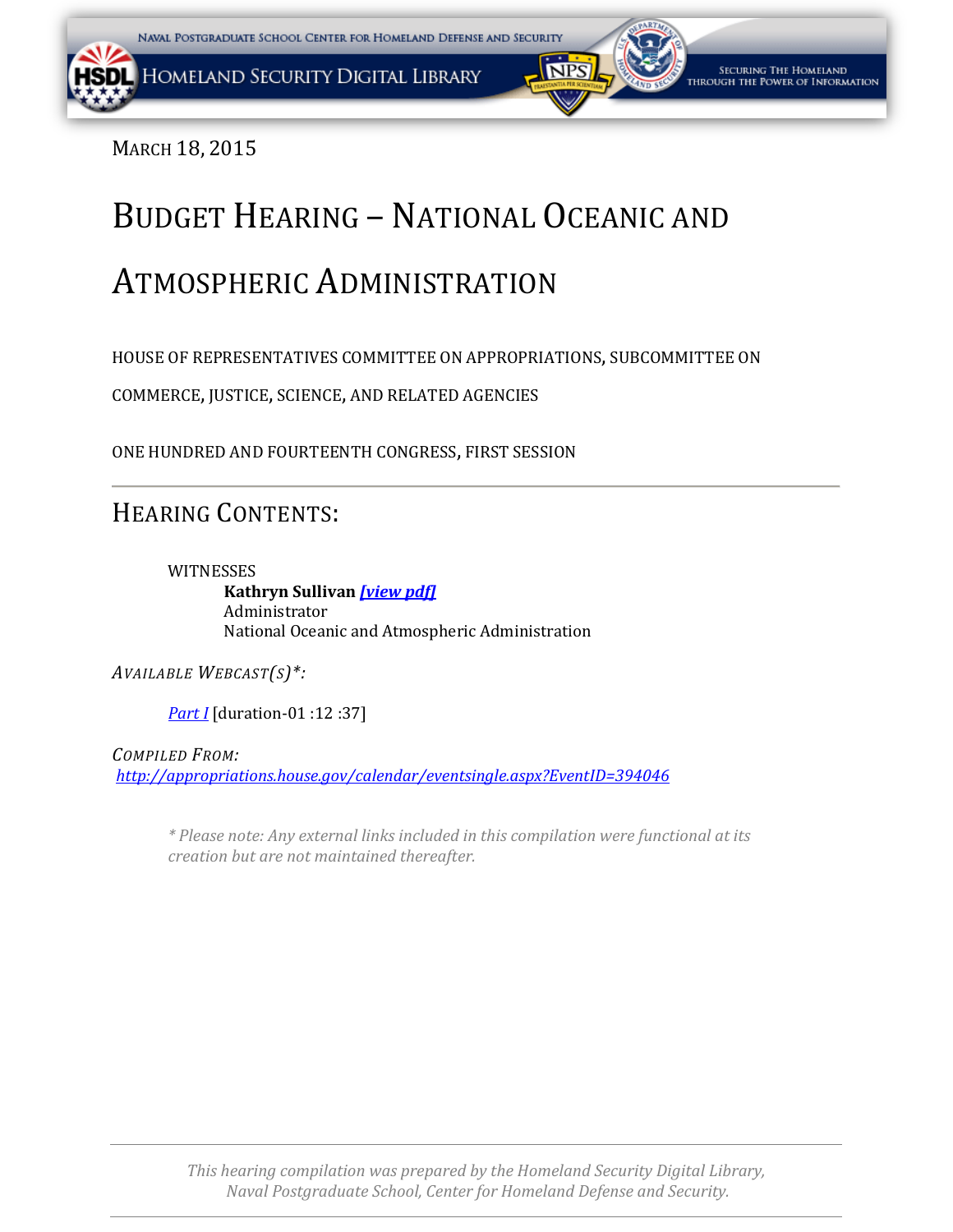# <span id="page-1-0"></span>**WRITTEN STATEMENT OF KATHRYN SULLIVAN, PH.D. UNDER SECRETARY OF COMMERCE FOR OCEANS AND ATMOSPHERE AND NOAA ADMINISTRATOR NATIONAL OCEANIC AND ATMOSPHERIC ADMINISTRATION U.S. DEPARTMENT OF COMMERCE**

# **ON THE NATIONAL OCEANIC AND ATMOSPHERIC ADMINISTRATION'S FY 2016 BUDGET REQUEST**

# **BEFORE THE HOUSE APPROPRIATIONS COMMITTEE SUBCOMMITTEE ON COMMERCE, JUSTICE, SCIENCE, AND RELATED AGENCIES**

#### **March 18, 2015**

Chairman Culberson, Ranking Member Fattah, and members of the Subcommittee, thank you for your leadership and the continued support you have shown for the Department of Commerce's National Oceanic and Atmospheric Administration (NOAA). As the Under Secretary of Commerce for Oceans and Atmosphere and NOAA Administrator, I am honored to be here to discuss the FY 2016 President's Budget. The FY 2016 budget proposal represents a focused and balanced commitment to our core mission of science, service, and stewardship. The proposal better positions NOAA to help communities across the country safeguard lives and property, prepare for extreme weather events, adapt to a changing world, ensure environmental sustainability, and enhance economic prosperity.

I believe NOAA is one of the most valuable service agencies in the U.S. government. Through our network of observations, forecasts, and assessments, we strive to provide the foresight and information people need to live well and safely on this dynamic planet. At NOAA, we call this information "environmental intelligence," and producing it is at the core of our mission. NOAA was very effective last year providing such information to help American citizens, businesses, and governments make smart decisions on a range of issues on local to global scales.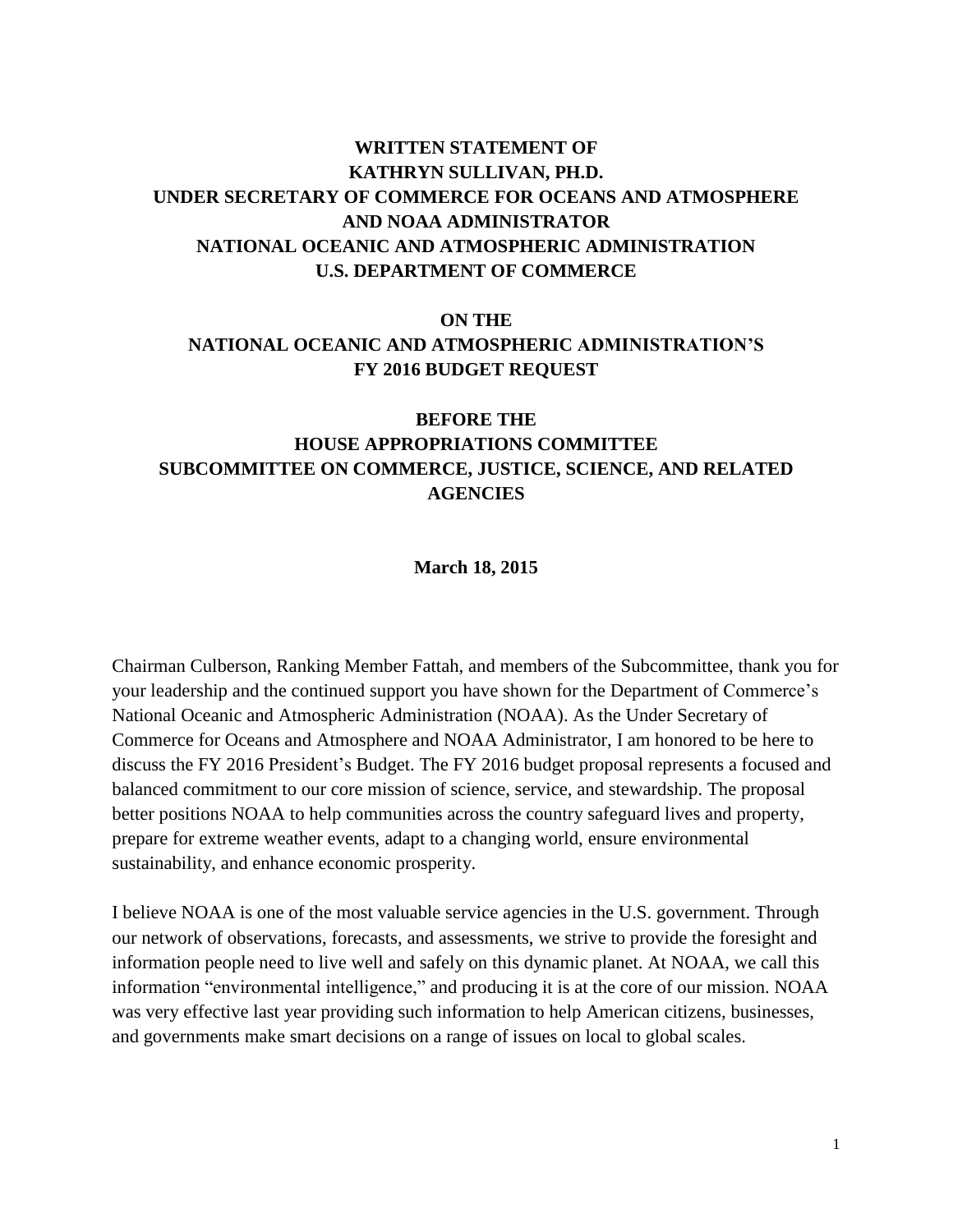The environmental intelligence and the services NOAA provides are in higher demand today than ever before. The increased frequency and severity of extreme weather events means that NOAA must forecast and respond to these events with improved skill and accuracy. But the greater demand for our services goes beyond just extreme weather. Our marine transportation system must be more efficient to accommodate growing volume of commerce at our ports. NOAA provides the positioning data, tide and currents information, and nautical charts that ensure safe navigation and keeps commerce flowing. Furthermore, changes in marine ecosystems due to climate and other stressors are increasing the need for a greater number of advanced scientific assessments to sustain and promote economically viable commercial and recreational fisheries, and to ensure that threatened and endangered species are protected.

NOAA's integrated response to extreme events such as droughts, hurricanes, tornadoes, and heat waves demonstrates how our agency leverages its diverse capabilities to support the nation from preparedness to response to recovery: data collected from a spectrum of platforms enables the development of environmental intelligence from science-based models to support a suite of products to provide decision support to individuals, communities, and governments. I thank you for recognizing NOAA as a key agency supporting the preparedness, response, and recovery efforts surrounding extreme events.

The NOAA FY 2016 budget request aims not only to enhance public safety and community resilience, but also to make smart investments via innovative science and research to better position this country, its services, and its citizens for the future. This budget request continues efforts to strike the right balance between our oceanic and atmospheric missions, our internal and extramural programs, and our long-range and short-term research investments, all while maintaining strong fiscal discipline.

We appreciate Congress' support in FY 2015. Below we highlight some of our top accomplishments from 2014, many of which we could not have achieved without our partners in the research, corporate, and conservation communities.

#### **2014 ACCOMPLISHMENTS**

**Implemented High Resolution Rapid Refresh Model:** On September 30, 2014, NOAA transitioned operations to the three kilometer High-Resolution Rapid Refresh (HRRR) severe weather forecast model. The HRRR better pinpoints neighborhood-sized threats such as tornadoes, heavy precipitation that can lead to flash flooding, and heavy snowfall, and provides advanced warnings so that residents can take precautions hours in advance. The HRRR model helps forecasters provide more information – and within a quicker timeframe – to air traffic managers and pilots about hazards, such as air turbulence and thunderstorms. The model is run every hour out to 15 hours with a domain slightly larger than the Continental U.S. and has a spatial resolution four times finer than previous numerical models.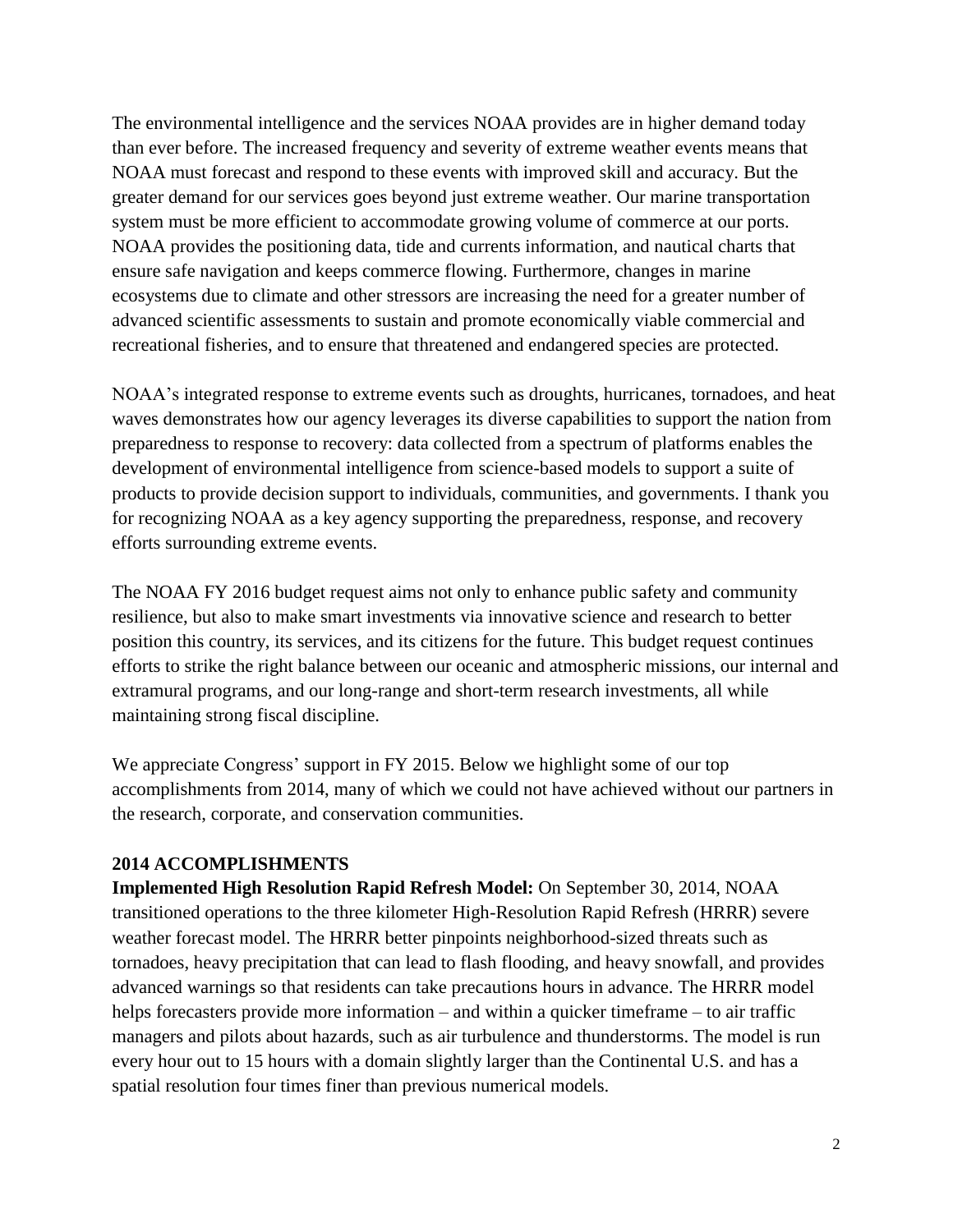**Removed 57 Tons of Marine Debris from a World Heritage Site:** In September-October 2014, a team of 17 NOAA divers operating from the *Oscar Elton Sette* removed 57 tons of marine debris consisting of derelict fishing nets and plastic litter from the Papahānaumokuākea Marine National Monument, a World Heritage Site and one of the largest marine conservation areas in the world. The divers worked out of small boats launched from the Sette systematically surveying coral reefs at Maro Reef, Pearl and Hermes Atoll, and Midway Atoll. NOAA has led this mission every year since 1996 and has removed a total of 904 tons of marine debris, including this year's haul. The nets are an entanglement hazard for monk seals, turtles and seabirds that depend on the shallow coral reef ecosystem for survival. They also break and damage corals as they drift through the currents, catching on anything in their path. Once they have settled, they can smother the corals and prevent growth.

**Helped Ohio Communities Track Drinking Water Contaminants in Lake Erie :** NOAA

scientists issued timely forecasts to aid in the response to a bloom of cyanobacteria that contaminated drinking water in Lake Erie on August 2nd, 2014. This event left nearly 400,000 people in Ohio without drinking water for two days. In response to requests from Ohio agencies, NOAA increased the frequency of Lake Erie Harmful Algal Bloom Bulletins from once to twice a week. These bulletins tracked the size and location of blooms and predicted their movement until the bloom season ended in the fall. The August 1st edition of the NOAA bulletin forecasted the intensification of this bloom and enabled Toledo to prepare for a potential hazard.

**Improved U.S. Fish Stocks:** In April 2014, in its release of the Status of U.S. Fisheries, 2013 report, NOAA removed seven more stocks from the overfishing list and four more stocks from the list of overfished stocks in its continued efforts to end overfishing. Additionally, recent assessments show that two stocks have been rebuilt, bringing the number of stocks rebuilt since 2000 to 34. Published at the same time, Fisheries Economics of the U.S., 2012 showed that the health of commercial and recreational fisheries overall continues to grow, supporting approximately 1.7 million jobs in 2012, up 100,000 from the previous year. This progress demonstrates the strength of the U.S. science-based management model under the Magnuson-Stevens Fishery Conservation and Management Act and underscores the importance of ending overfishing as a key to bolstering the health of the marine environment and coastal economies.

**Revealed Alaska Fisheries at Risk from Ocean Acidification:** NOAA, in collaboration with the University of Alaska, The Department of the Interior's Bureau of Ocean Energy Management, and other partners, have determined that Alaska fisheries in certain regions are at high risk from the effects of ocean acidification (OA), including the economically valuable red king crab and tanner crab fisheries.. In a study, "Ocean acidification risk assessment for Alaska's fishery sector," published on July 29, 2014 in Progress in Oceanography, NOAA and its partners not only discussed the dangers of OA to regional fisheries, it showed that the economy and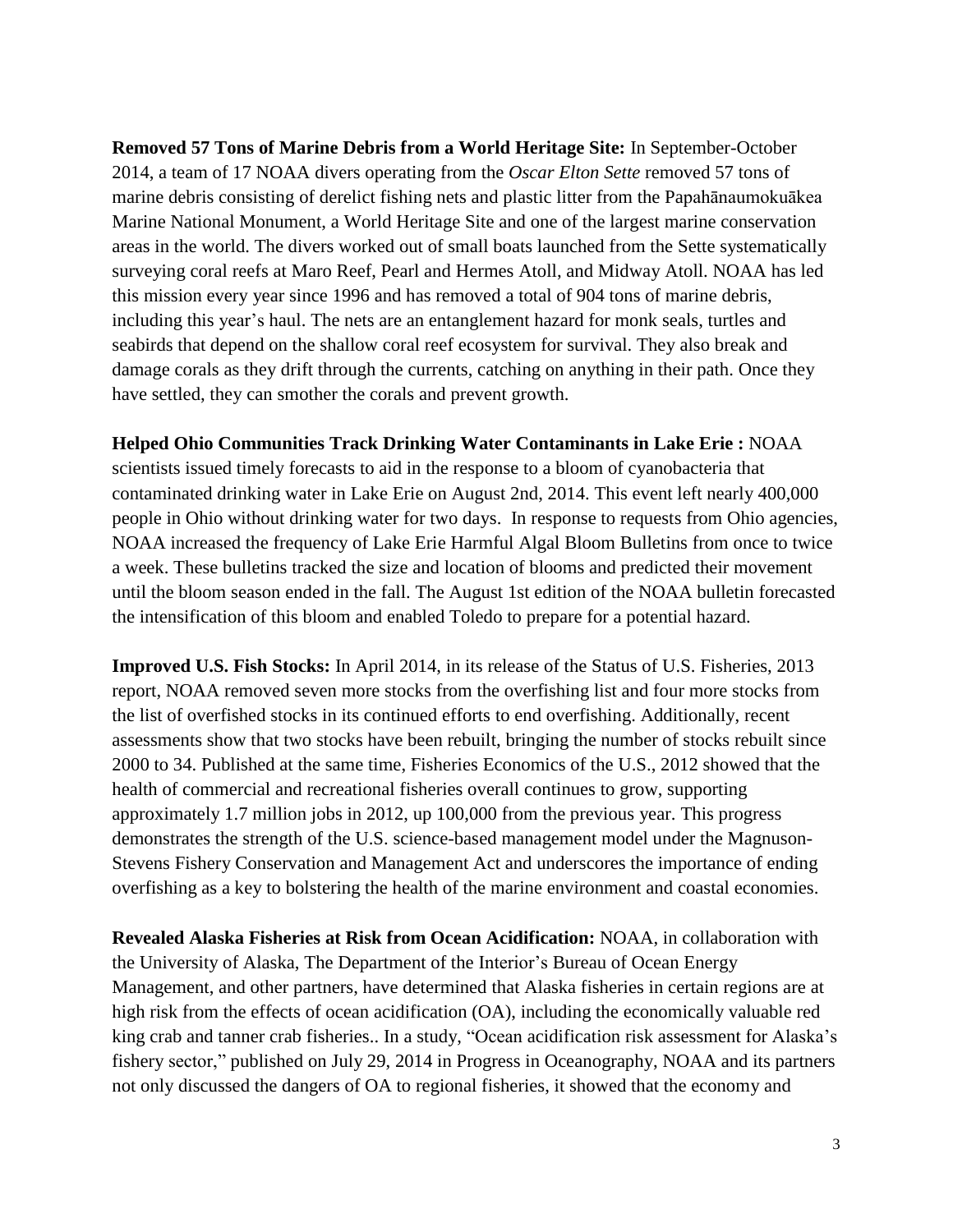livelihood of communities in southeast and southwest Alaska are expected to be particularly vulnerable to these impacts due to their reliance on fisheries. The study recommends stakeholders develop response strategies to address this increasingly widespread environmental challenge.

### **Listed Threatened Coral Species under the Endangered Species Act:** In August 2014,

NOAA extended Endangered Species Act (ESA) protection to 20 species of coral throughout the Pacific and Caribbean regions that are vital to the health of commercial and recreational fisheries around them. To make these listing determinations, NOAA collected and analyzed an unprecedented amount of scientific data, including information on threats to coral ecosystems, such as rising ocean temperatures, ocean acidification and disease, effects from fishing, and landbased sources of pollution (e.g., sedimentation and nutrient enrichment). NOAA is working with states, territories, and other partners on effective conservation measures and recovery strategies.

#### **Provided Advanced Warnings for Record Cold during Winter "Polar Vortex" Incursion:**

NOAA accurately predicted the "Polar Vortex" of January 2014 more than eight days in advance. This unusual jet stream pattern produced the coldest and most persistent frigid temperatures across the central and eastern U.S. in 20 years. Nearly 180 million people across 20 states experienced dangerous wind chill levels. Heavy snow and ice plagued much of the Midwest, with up to a foot of wind-driven snow falling from Missouri to Michigan. NOAA's effective advanced warnings enabled federal, state, local and commercial decision makers to take action. NOAA's weather warnings highlighted dangers from exposure, frozen pipes and indoor fire/ carbon monoxide hazards in an attempt to educate the public and mitigate health and property risks from the cold.

**Completed World Ocean Atlas:** In February 2014, NOAA released the World Ocean Atlas (WOA) 2013, which is an indispensable tool that establishes a crucial baseline of comparison for scientists in their pursuit of understanding the impact of the ocean on the Earth's climate and environment. First produced in 1994, the WOA presents a set of objectively analyzed climatological fields of in situ temperature, salinity, dissolved oxygen, Apparent Oxygen Utilization (AOU), percent oxygen saturation, phosphate, silicate, and nitrate at standard depth levels for annual, seasonal and monthly compositing periods for the World Ocean. After the sun, the ocean is the most important driver of weather and climate on the planet.

**Launched the First Unmanned Aircraft Directly into the Eye of a Hurricane:** In September 2014, a NOAA WP-3D aircraft launched the first-ever successful release of the Coyote, an unmanned aircraft system (UAS), directly into the eye of Hurricane Edouard. Once deployed, the UAS proceeded into the highest wind region of the storm, known as the "eyewall." At an approximate altitude of 2,900 feet, the UAS penetrated Edouard's western eyewall and documented record-breaking winds of 100 kt. as it orbited this high wind region during its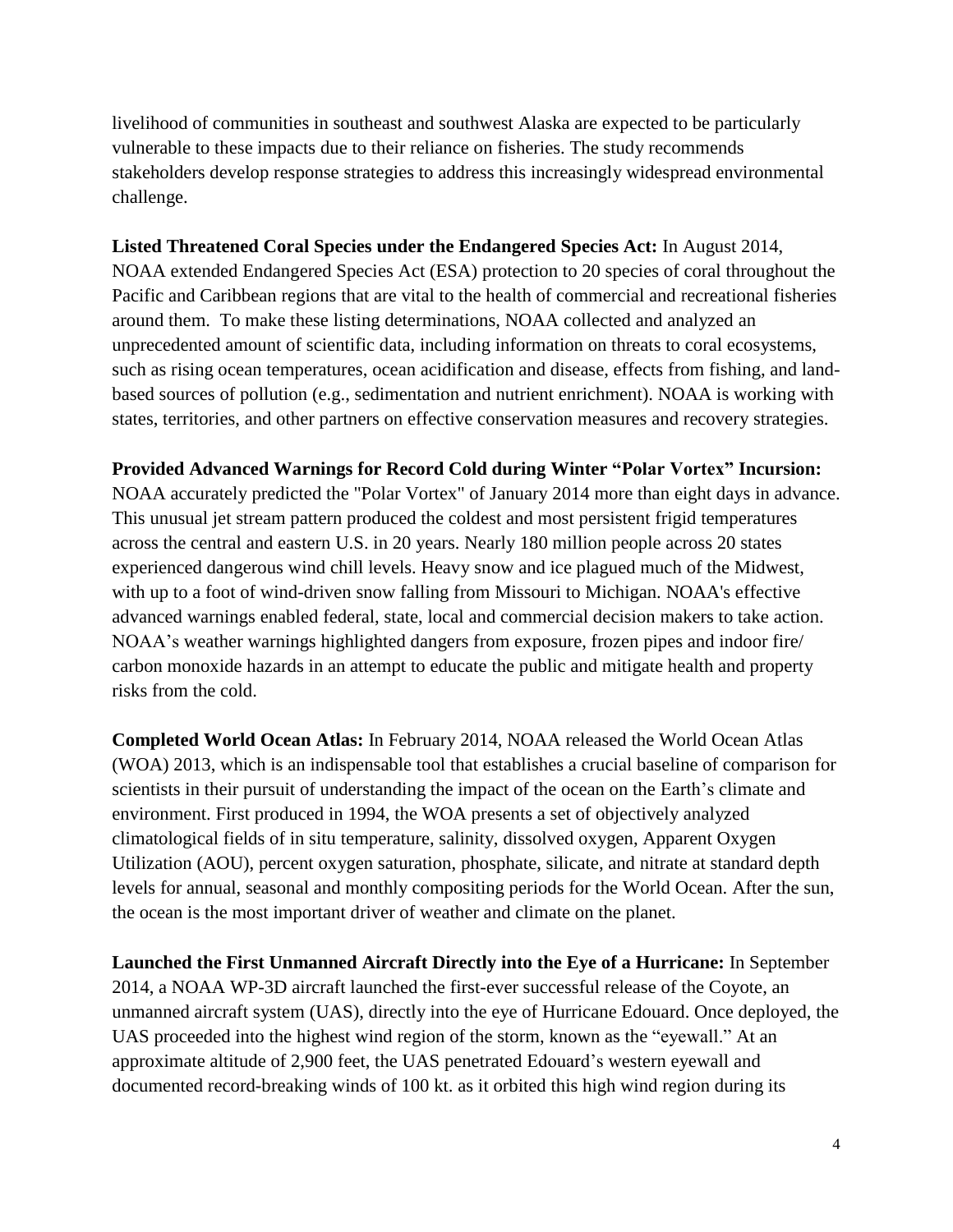historic 28 minute mission. Such deployments of UAS provide unique and groundbreaking insights into a critical region of the storm environment that is typically difficult to observe in sufficient detail since they are too dangerous for manned aircraft. Because the Coyote can fly near the surface of the ocean where warm ocean water fuels a hurricane, it will help provide vital information needed to better understand and predict hurricane intensity.

### **FY 2016 BUDGET REQUEST**

NOAA's FY 2016 budget request of nearly \$6 billion further strengthens our efforts to put critical information into the hands of the public. This budget, which is an increase of \$533.7 million, or 9.8 percent above the FY 2015 enacted level, invests across NOAA's diverse portfolio in a number of initiatives that promote the Administration's and the Department's highest priorities, including: 1) investing in mission-critical infrastructure; 2) enhancing community and economic resilience; 3) evolving the National Weather Service (NWS); and 4) achieving organizational excellence.

#### **Investing in Observational Infrastructure to Underpin Environmental Intelligence**

NOAA is the only federal agency with the operational responsibility to provide critical and accurate weather, water, ocean, climate, and ecosystem forecasts. Our global observing systems are the foundation of the information and data we provide – without them forecast reliability would decay and fail to meet the Nation's growing needs for more precision. We must ensure NOAA's fleet of research vessels and observational platforms can continue to provide the environmental intelligence needed to meet our mission.

NOAA's fleet, which includes an array of specialized aircraft and ships, operates throughout the world and provides key observations in support of the full range of NOAA's scientific and environmental missions. To ensure continuity of our at-sea data collection capability, one of our most important requests is \$147 million for the construction of an Ocean Survey Vessel (OSV), a multi-use platform designed to conduct surveys throughout the U.S. Exclusive Economic Zone. This OSV will be the first vessel of its class in NOAA capable of integrated, interdisciplinary, and general purpose oceanographic research in coastal and deep ocean areas that can support needs across all of NOAA's line offices. Without continued investment, NOAA's current fleet will be reduced from 16 to 8 vessels by 2028, hindering NOAA's ability to provide the critical observations and services that the nation depends on.

Another great challenge facing the nation which NOAA must meet is ensuring continuity of satellite operations to provide uninterrupted coverage of weather forecasts and environmental measurements into the future. The FY 2016 budget initiates development of a Polar Follow-On satellite system to reduce the potential for a gap in these critical observing systems and enhance our ability to provide timely and accurate weather forecasts into the future. At \$380 million, this is a large and central initiative in NOAA's FY 2016 budget request and will increase the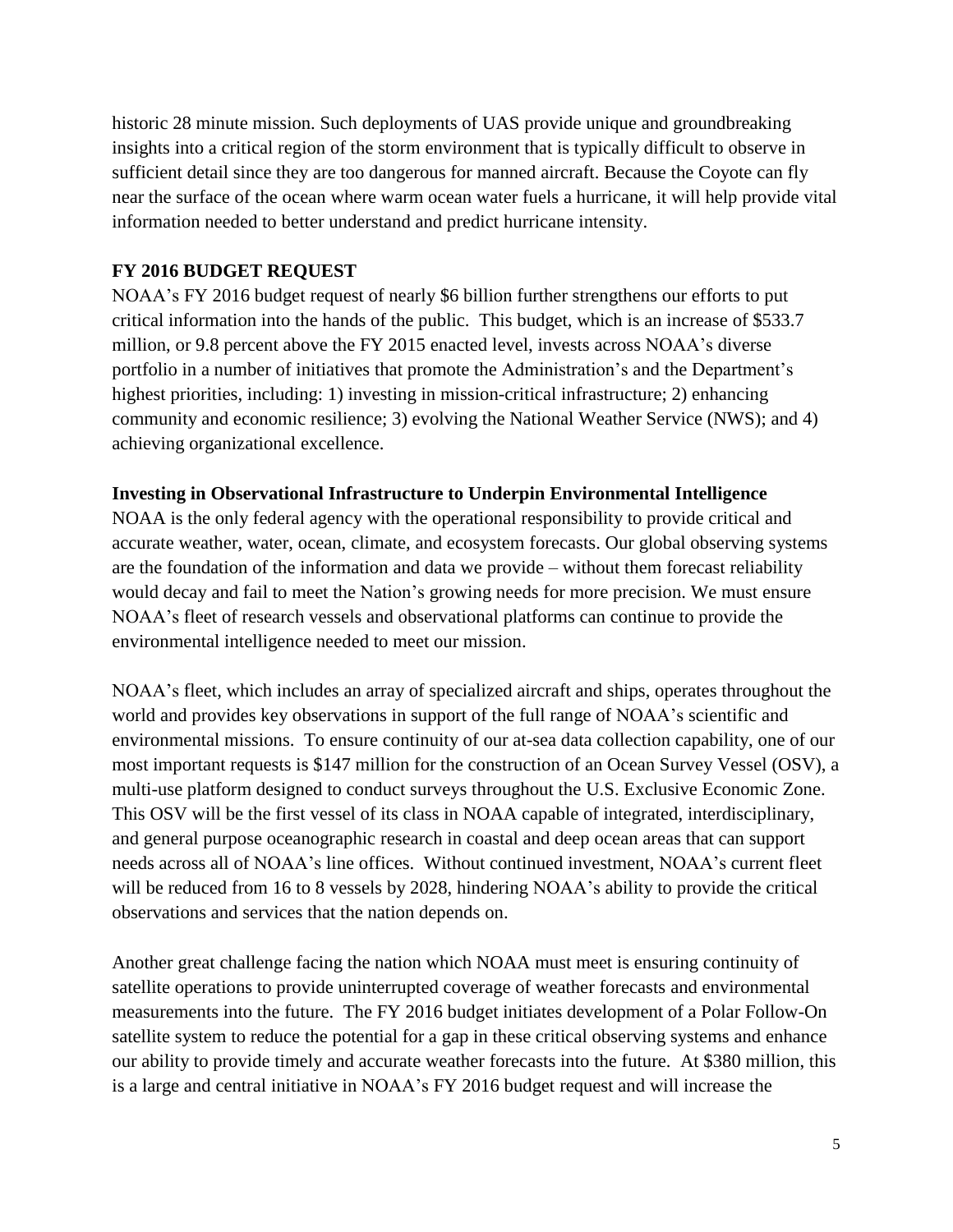robustness of our polar orbiting weather satellite enterprise and mitigate the potential impacts to weather forecasts, services, and products in the event of a lapse in these observing systems.

#### **Supporting Resilient Communities and Economies**

Communities around the country are becoming more vulnerable to natural disaster and long-term adverse environmental changes. 2014 was the warmest year on record and saw eight weather and climate disaster events with losses exceeding \$1 billion each across the U.S. Each of these events caused widespread damage and devastated families, businesses, and communities. We are also dealing with one of the most prolonged and severe droughts on record in the West which impacts agriculture, fishing, manufacturing, and many other businesses that rely on access to water. This budget invests in the services and information in three domains—coastal, water, and ocean resources— to support communities' efforts to assess their risks and minimize losses in advance and in the aftermath of these challenges.

**Coastal Resources:** It is projected that by 2020, the population of coastal counties will increase by 8 percent. Decision makers need information to help protect coastal ecosystems and their communities from the threats of coastal hazards. To support them, we are requesting a \$45 million expansion of the Regional Coastal Resilience Grants program to empower more states, territories, tribes, local government, and private partners to improve resilience planning efforts, identify and address their shared risks and vulnerabilities, evaluate their adaptive capacity, and use innovative tools to mitigate and minimize the risks associated with climate impacts. NOAA is also requesting an increase of \$4.8 million to enhance coastal environmental intelligence products and services. This funding will help leverage existing observations and models, both from NOAA and external partners, to generate actionable coastal intelligence tools, such as water level data for improved storm surge predictions and nautical charts. In addition, we are requesting \$5 million to provide products and services that assist coastal communities with incorporating green infrastructure (e.g., natural systems, such as dunes and marsh grasses) into hazard mitigation, resilient coastal development, and post-event rebuilding.

**Water Resources:** Globally, we are all dependent upon adequate and reliable water supplies. Over the last three years, droughts in the U.S. caused more than \$42 billion in economic losses. At the same time, flooding can cause billions of dollars in damage and loss of life. Water resource managers, farmers, ranchers, public health officials and other decision makers are clamoring for new and more fully integrated information on water, including science, observations, and predictions. To meet this need, our request includes an increase of \$3.4 million for research that will directly translate into strategies to deal with coastal flooding along the Mid-Atlantic and help farmers in the Mississippi valley prepare for and mitigate drought and flooding. We are also requesting an increase of \$4 million to increase our ability to provide easyto-use use tools, such as interactive sea level rise maps, and generate information about the likely future of these essential resources.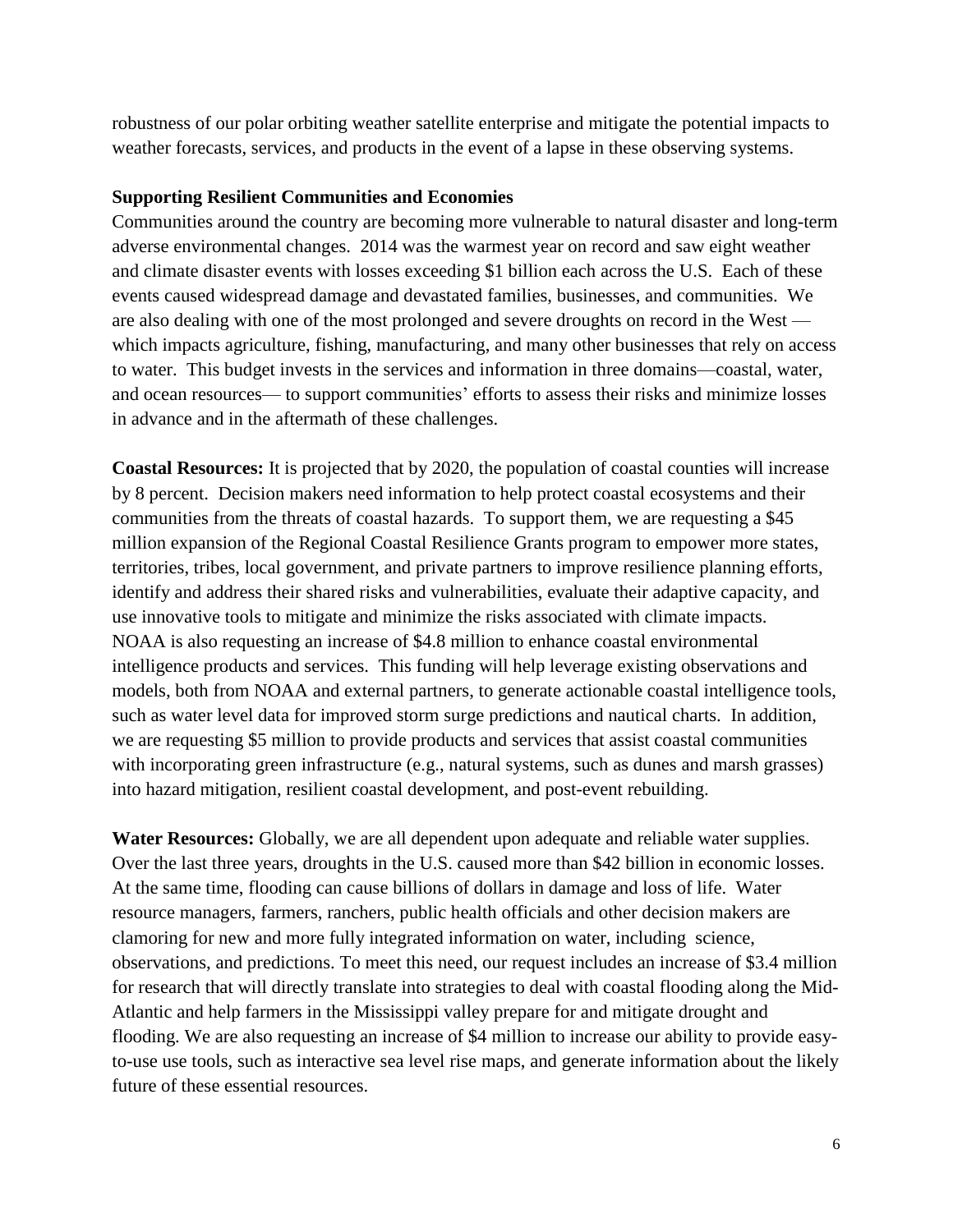**Ocean Resources:** Americans across the country depend on our oceans for food, transportation, trade, jobs, and recreation. Preserving our oceans for future generations is critical. We must continue to build on the successes we've made to end overfishing and manage our natural resources sustainably. To this end and in support of the Administration's infrastructure permitting initiative, the Budget proposes an increase of almost \$19 million to strengthen its consultation and permitting capacity required to meet mandates of the Endangered Species Act, Marine Mammal Protection Act, and Magnuson-Stevens Act. Increased species listings, natural hazards such as wide-scale drought, and response to human-caused disasters, such as the Deepwater Horizon oil spill, all necessitate increased capacity to ensure that permits and consultations are completed in a manner that is timely and that enables the Nation's economic engine to move forward without unnecessary delays. The Budget also requests \$30 million to expand ocean acidification research and improve understanding of its impacts on marine resources and coastal communities and economies.

In addition, this budget promotes economic resilience through initiatives to strengthen the U.S. seafood industry and enable sustainable commercial development. Specifically, a \$3 million increase is requested to help level the playing field between U.S. and foreign fishing industries by increasing enforcement against Illegal, Unreported, and Unregulated fishing, which can give bad players an unfair advantage in the global seafood market and undermine the economic opportunity of the U.S. fishing industry. NOAA's FY 2016 budget request also seeks an increase of \$4.5 million to develop a robust and sustainable U.S. marine aquaculture industry. Of the total amount of seafood consumed in the U.S., more than 91 percent (by value) is imported from foreign countries – and about half of that is produced by aquaculture. In fact, global aquaculture production is valued at \$100 billion annually, but the United States has only a 1 percent share. This, coupled with the fact that the range of fish stocks is changing due in part to ocean temperature increases, is having a detrimental impact on those US communities that depend on fishing as their primary source of industry and income.

Offshore aquaculture is a promising new frontier for U.S. seafood production and NOAA is committed to expanding the aquaculture industry to create jobs, foster increased trade opportunities, and support research and technology transfer to enable both shellfish and offshore finfish aquaculture. It also will improve U.S. support for innovative aquaculture practices that do not harm the surrounding environment.

#### **Evolving the National Weather Service**

Weather and climate impact approximately one third of the Nation's economy, can cost billions of dollars, and claim thousands of lives per year. Important decisions in sectors ranging from food security and public health, to emergency management and national security depend on timely, accurate, and well-communicated forecast information. For this reason, NOAA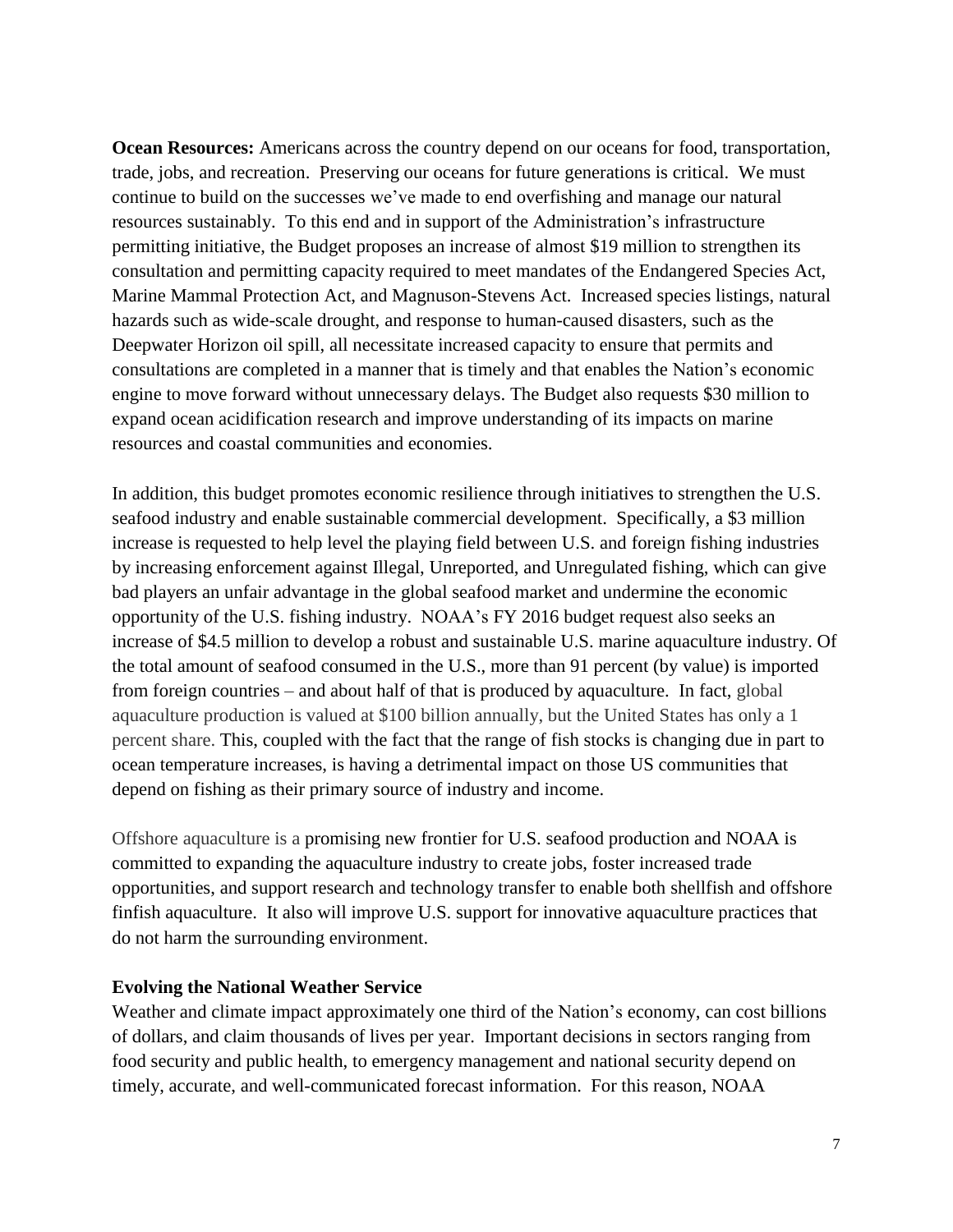continues its commitment to build a Weather-Ready Nation and provide the technical underpinning to evolve the NWS to become a more agile organization.

To ensure that America has a NWS that is second to none<sup>1</sup>, we need to invest in several targeted areas to sustain NWS capability and improve and make consistent service delivery to meet key user needs. Specifically, NOAA is requesting an increase of \$7.4 million to continue implementation of a Service Life Extension Program (SLEP) to sustain the aging Next Generation Weather Radar (NEXRAD) infrastructure that underpins severe weather forecast and warning services for high-impact events, such as tornadoes. The SLEP will extend the useful life of the NEXRAD array by approximately 15 years.

The FY 2016 budget also includes an \$9 million initiative across NWS and OAR to improve skill in providing precipitation and temperature outlooks for the three-to-four week range—a timeframe that can be essential for government agencies, farmers, transportation planners, construction managers, and others looking to prepare for and mitigate extreme events. Addressing the challenge will require sustained scientific research and research-to-operations efforts. As such, NOAA's FY 2016 budget includes an increase of \$1.7 million to accelerate forecasting improvements aimed at increasing warning lead times for severe weather. This includes the use of a 'Warn-on-Forecast' prototype modeling system to increase the lead time and accuracy for hazardous weather and water warnings and forecasts.

NOAA is also committed to enhancing our national water prediction capability. An increase of \$4 million is requested to help build on the FY 2015 initiative to design, develop and test nationally consistent, street–level, flash flood and flood inundation modeling and mapping at the National Water Center. Emergency managers and communities will be able to link prediction information to mapped infrastructure data to assess risks and impacts of predicted flooding at the neighborhood scale. This national capability will serve as the tip of the spear for an NWS evolution focused on nationally consistent and fully integrated products and services.

#### **Achieving Organizational Excellence**

l

Each and every day, NOAA's employees strive to promote organizational excellence and execute our mission with discipline and consistency. To sustain our critical human capital we must recruit, retain, reward, and develop the best talent possible and ensure that our customers receive the best service possible.

To do that, we need infrastructure in place to enable a workforce of the  $21<sup>st</sup>$  century with Human Resource employees and services that enable the level of customer support that Congress and our partners demand.

<sup>&</sup>lt;sup>1</sup> "Weather Services for the Nation – Becoming Second to None" National Academies Press, 2012.